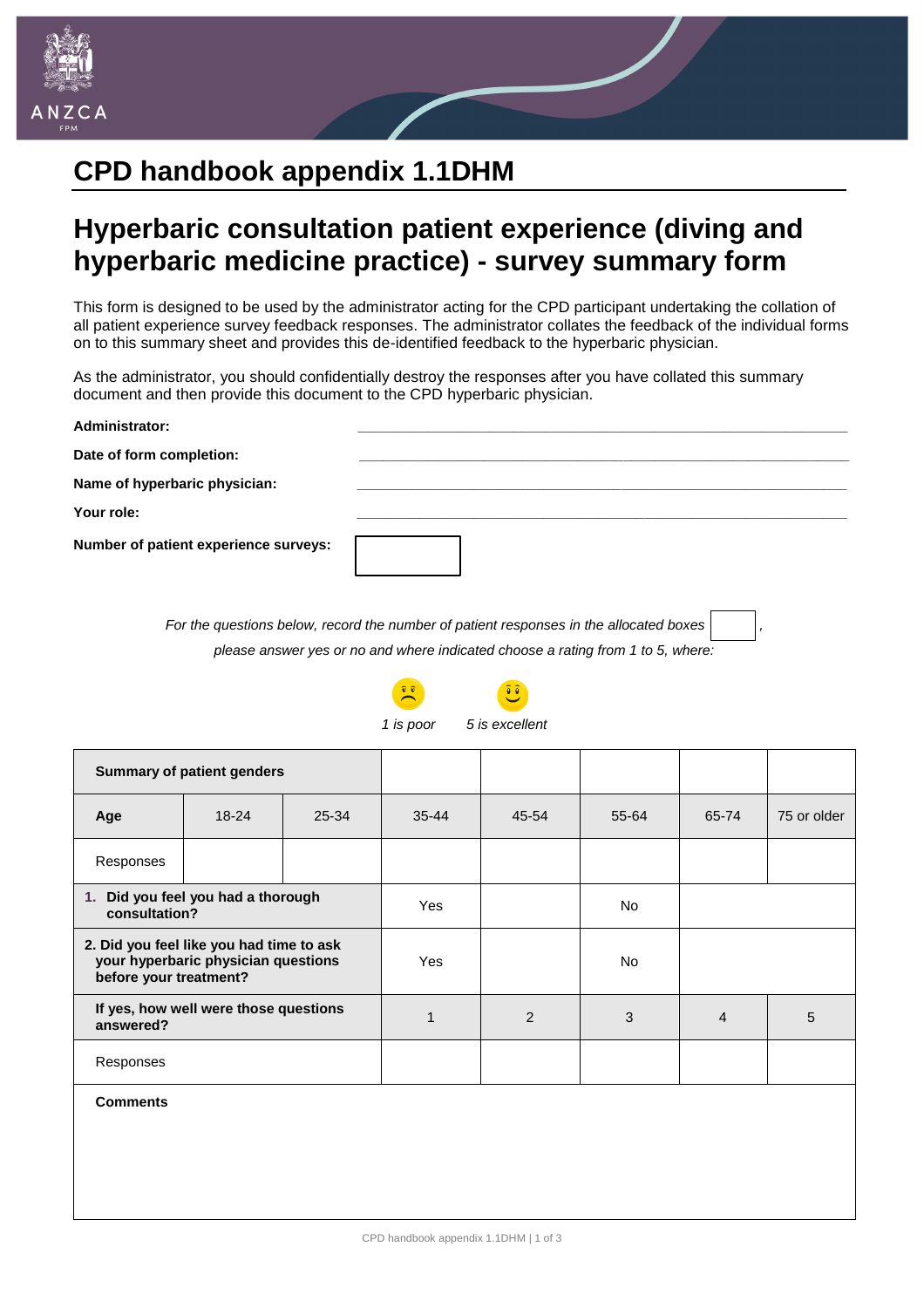| 3. Did you understand the information about<br>your hyperbaric treatment that was given<br>to you before your consultation? | Yes          |                | No           |                |                 |
|-----------------------------------------------------------------------------------------------------------------------------|--------------|----------------|--------------|----------------|-----------------|
| If yes, how useful did you find the<br>information?                                                                         | $\mathbf{1}$ | $\overline{2}$ | $\mathbf{3}$ | $\overline{4}$ | $\sqrt{5}$      |
| Responses                                                                                                                   |              |                |              |                |                 |
| <b>Comments</b>                                                                                                             |              |                |              |                |                 |
|                                                                                                                             |              |                |              |                |                 |
|                                                                                                                             |              |                |              |                |                 |
| 4. Did you feel like your hyperbaric<br>physician listened to you?                                                          | Yes          |                | No           |                |                 |
| <b>Comments</b>                                                                                                             |              |                |              |                |                 |
|                                                                                                                             |              |                |              |                |                 |
|                                                                                                                             |              |                |              |                |                 |
|                                                                                                                             |              |                |              |                |                 |
| 5. Did you feel rushed?                                                                                                     | Yes          |                | No           |                |                 |
| <b>Comments</b>                                                                                                             |              |                |              |                |                 |
|                                                                                                                             |              |                |              |                |                 |
|                                                                                                                             |              |                |              |                |                 |
| 6. Did you feel scared or anxious before                                                                                    |              |                |              |                |                 |
| your treatment?                                                                                                             | Yes          |                | No           |                |                 |
| If yes, how well did your hyperbaric<br>physician manage your fear and anxiety?                                             | $\mathbf{1}$ | $\overline{2}$ | $\mathbf{3}$ | $\overline{4}$ | $5\phantom{.0}$ |
| Responses                                                                                                                   |              |                |              |                |                 |
| <b>Comments</b>                                                                                                             |              |                |              |                |                 |
|                                                                                                                             |              |                |              |                |                 |
|                                                                                                                             |              |                |              |                |                 |
|                                                                                                                             |              |                |              |                |                 |